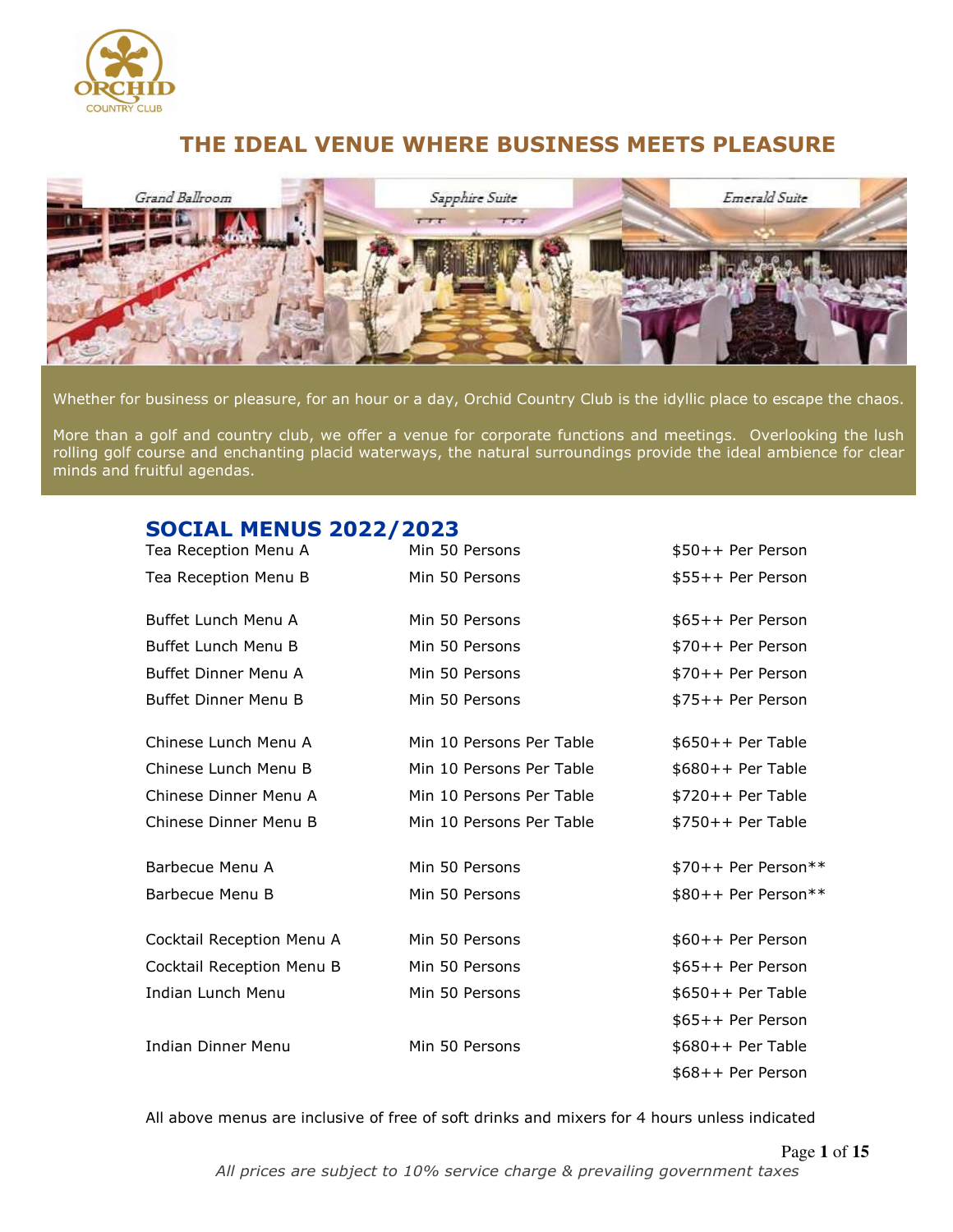

## CHOICE OF TEA RECEPTION BUFFET MENUS

## **TEA RECEPTION MENU A**

**(Minimum 50 persons)** 

 $\sim$ 

## **ASSORTED FINGER SANDWICHES**

Egg and Chives Mayonnaise Cheese and Tomato Sandwiches, Tuna & Onion Sandwiches

### **ASSORTED CANAPES**

Macaroni with Shrimp Cocktail Chicken with Corn Salad

### **HOT SAVOURIES**

Steamed Crystal Dumplings Fried Chicken Wings served with Chilli Deep-fried Shrimp Wanton Vegetarian Spring Roll Lo Hon Chye Delight Sweet Lotus Paste Buns Oriental Fried Rice Fried Ipoh Mee with Seafood

### **SWEETS**

English Marbles Cake Peach Flan Vanilla Swiss Roll Fresh Fruits Platter Coffee & Tea

*\$50 ++ Per Person*  **Free flow of soft drinks for 4 hours**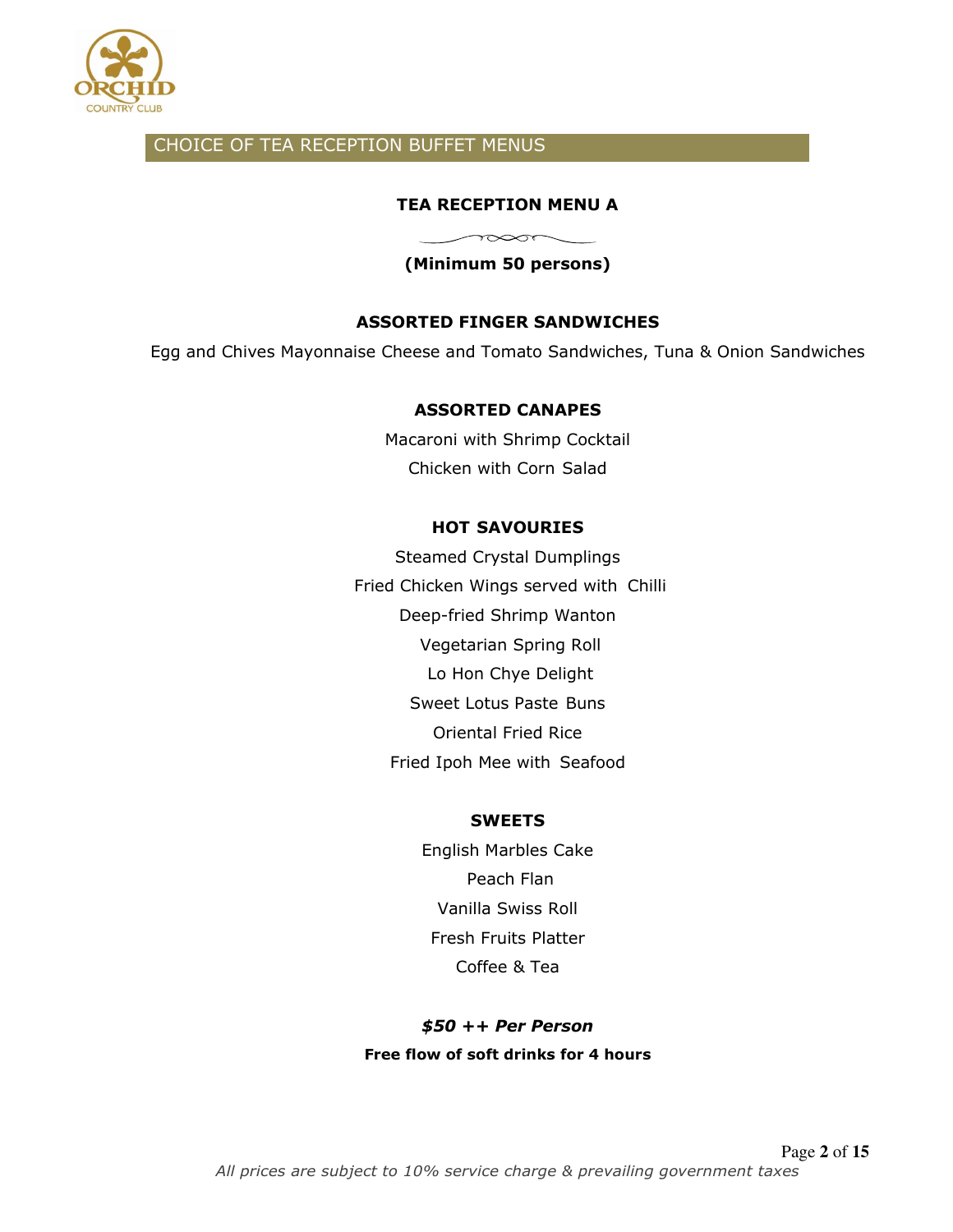

## CHOICE OF TEA RECEPTION BUFFET MENUS

### **TEA RECEPTION MENU B**

**(Minimum 50 persons)** 

 $\gamma$ 

### **ASSORTED FINGER SANDWICHES**

Turkey Roll Sandwiches, Onion & Sardin Sandwiches, Smoked Salmon Sandwiches, Paprika Sausages

#### **ASSORTED CANAPES**

Tuna & Onion in Tartlets Crabmeat with Mayo "Bouchess" Shrimp with Egg Mayo in Spoon Shortcrust

### **HOT SAVOURIES**

Breaded Prawns with Tartar Sauce Steamed Chive Dumpling Baked Mussel with Baby Spinach Mini Chicken Pie Spicy Crab Nuggets Marinated Honey Chicken Drumstick Fried Mee Goreng

#### **SWEETS**

Mini Fruits Tartlets Durian Cream Puff Strawberry Short Cake Chocolate Mousse Tropical Fresh Fruits Platter Coffee & Tea

*\$55 ++ Per Person*  **Free flow of soft drinks for 4 hours**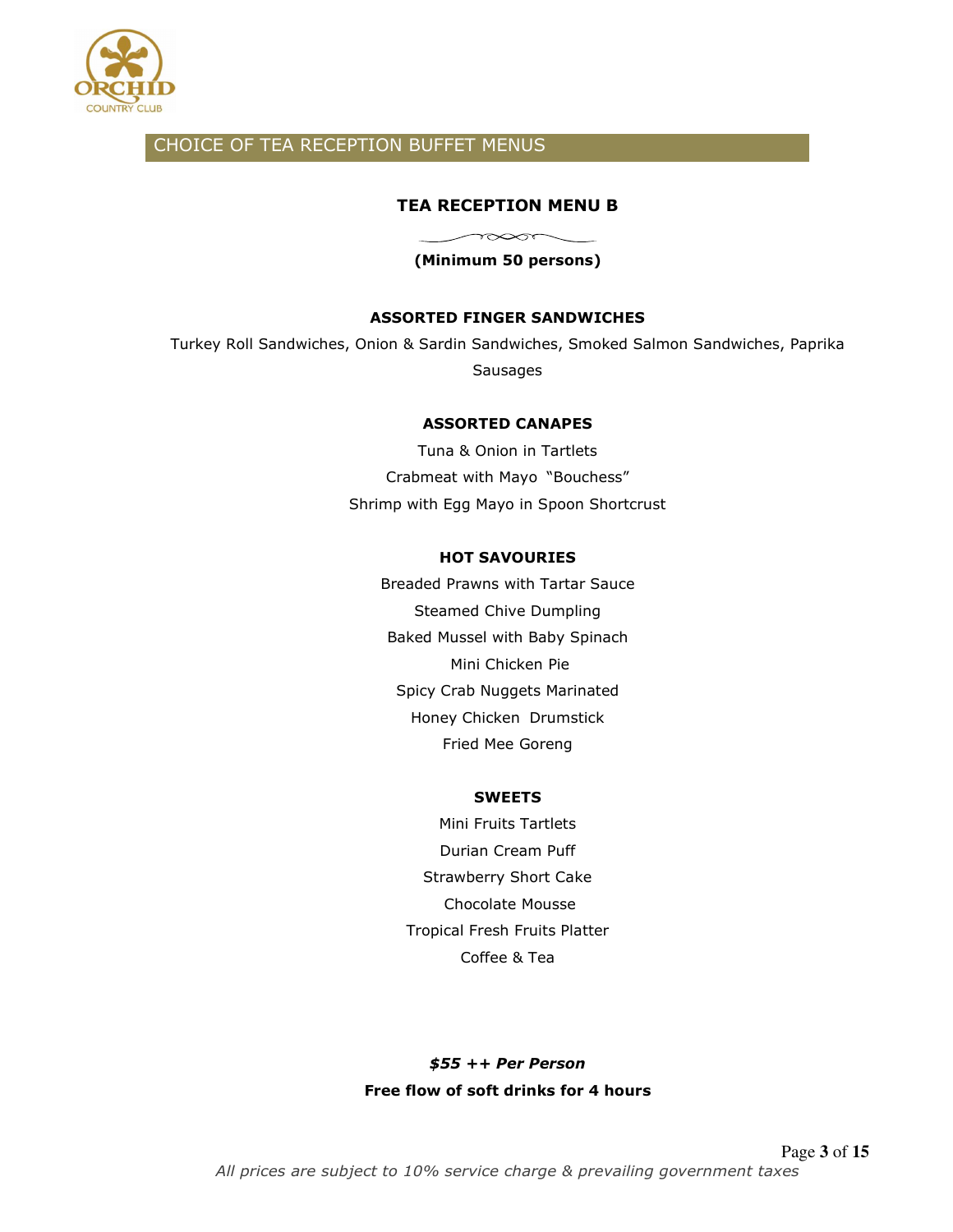

## CHOICE OF BUFFET LUNCH MENUS

### **BUFFET LUNCH MENU A**

 $\sim$ 

## **(Minimum 50 persons)**

### **APPETIZERS**

Marinated Chicken with Mango Salsa

### **SALADS**

Seasonal Gardens Green Cucumber Salad with Dills Tahu Goreng with Peanut Sauce

### **DRESSING & CONDIMENTS**

Thousand Island, Italian & French Dressing

### **SOUP**

Roasted Pumpkin Soup with Chives Soft Rolls & Butter

### **HOT SELECTIONS**

Roasted Chicken with Teriyaki Sauce Deep-fried Fish Fillet with Thai Sauce Fried Crispy Prawn with Oat Cereal Sambal Squid Ring Deep-fried "Ngoh Hiang" Braised "Lo-hon" Mixed Vegetables and Mushroom Oriental Fried Rice

### **DESSERTS**

Chilled Sea Coconut with Longans Vanilla Cream Puff Fresh Fruit Platter Coffee & Tea

## **\$65 ++ Per Person Free flow of soft drinks for 4 hours**

Page **4** of **15** *All prices are subject to 10% service charge & prevailing government taxes*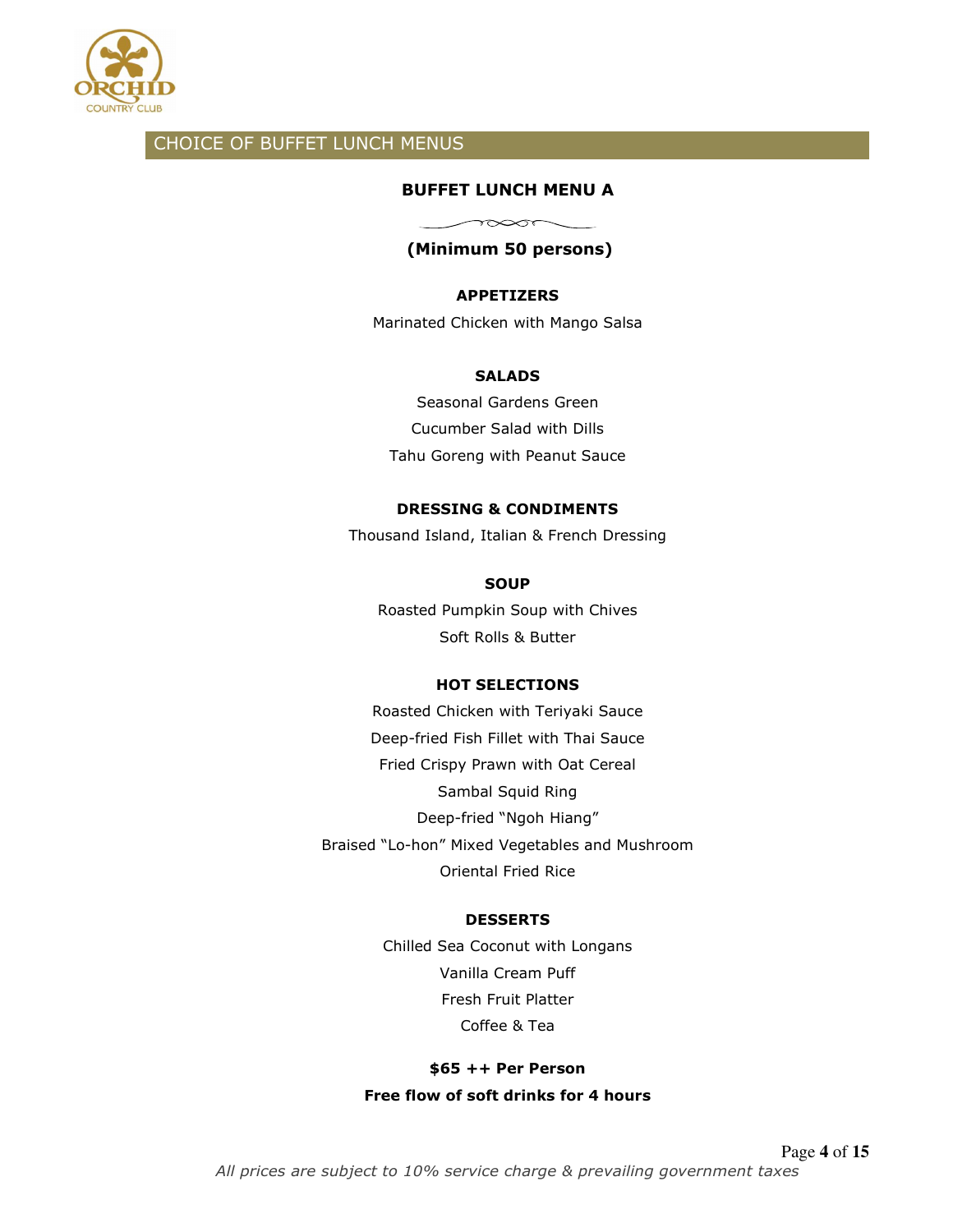

## CHOICE OF BUFFET LUNCH MENUS

### **BUFFET LUNCH MENU B**

 $\longrightarrow \infty$ **(Minimum 50 persons)** 

### **APPETIZERS**

Smoked Salmon with Onion & Creamy Horseradish Sauce

#### **SALADS**

Seasonal Gardens Green California Coleslaw with Raisin American Potatoes Salad

### **DRESSING & CONDIMENTS**

Thousand Island, Italian & French Dressing

### **SOUP**

Cream of Mushroom Soup Soft Rolls & Butter

### **HOT SELECTION**

Oven-Roasted Chicken on Sauté Onion Jus Fried Fish Medallion with Water-Cress Sauce Sauteed Prawn with Dill Noilly Prat Sauce Beef Stew with Red Wine & Glazed Shallots Mushroom Chipolatas with Sauteed Onion & Capsicum Casserole of Beancurd with Shrimps & Green Spaghetti Sicilian

#### **DESSERTS**

Fresh Fruit Platter Mango Pudding Chocolate Eclairs Coffee & Tea **\$70 ++ Per Person** 

**Free flow of soft drinks for 4 hours**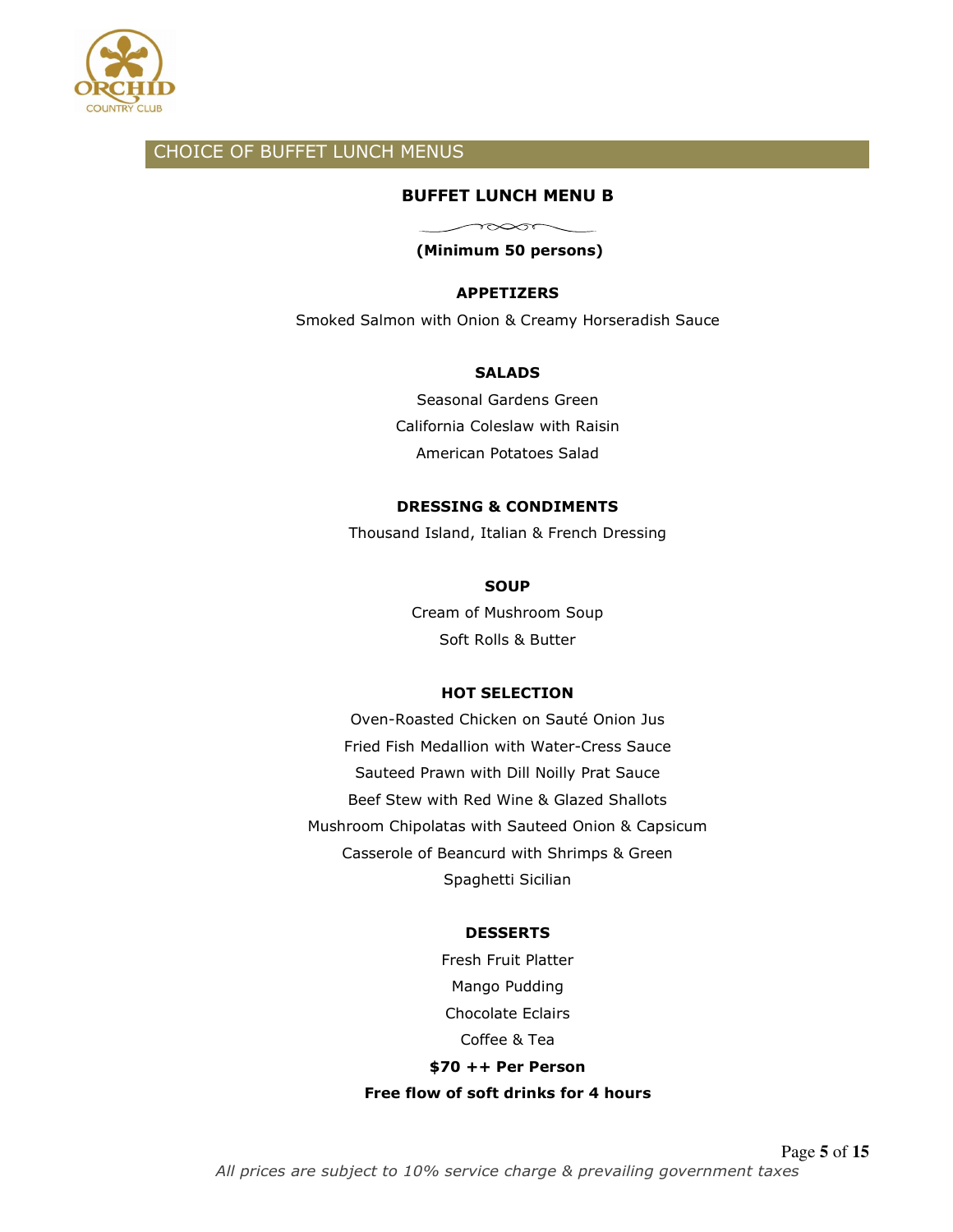

## CHOICE OF BUFFET DINNER MENUS

### **BUFFET DINNER MENU A**

 $\longrightarrow$ 

## **(Minimum 50 persons)**

### **APPETIZERS**

Marinated Chicken with Mango Salsa Thai Seafood with Glass Noodles

#### **SALADS**

Seasonal Gardens Green Carrot & Raisin Salad Tahu Goreng with Peanut Sauce

#### **DRESSING & CONDIMENTS**

Thousand Island, Italian & French Dressing

#### **SOUP**

Hot & Sour Soup with Chives Soft Rolls & Butter

### **MAIN DISHES**

Roasted Cantonese Chicken Sweet & Sour Fish with Pineapple Stir-fried Prawn with Celery and Cashew Nuts Sambal Pineapple Squid with Onion & Green Pea Otar Otar Nonya Chap Chye with Cilantro Seafood Fried Rice

#### **DESSERTS**

Hot Bobo Cha Cha Fresh Fruit Platter Mango Pudding Coffee & Tea **\$70 ++ Per Person Free flow of soft drinks for 4 hours**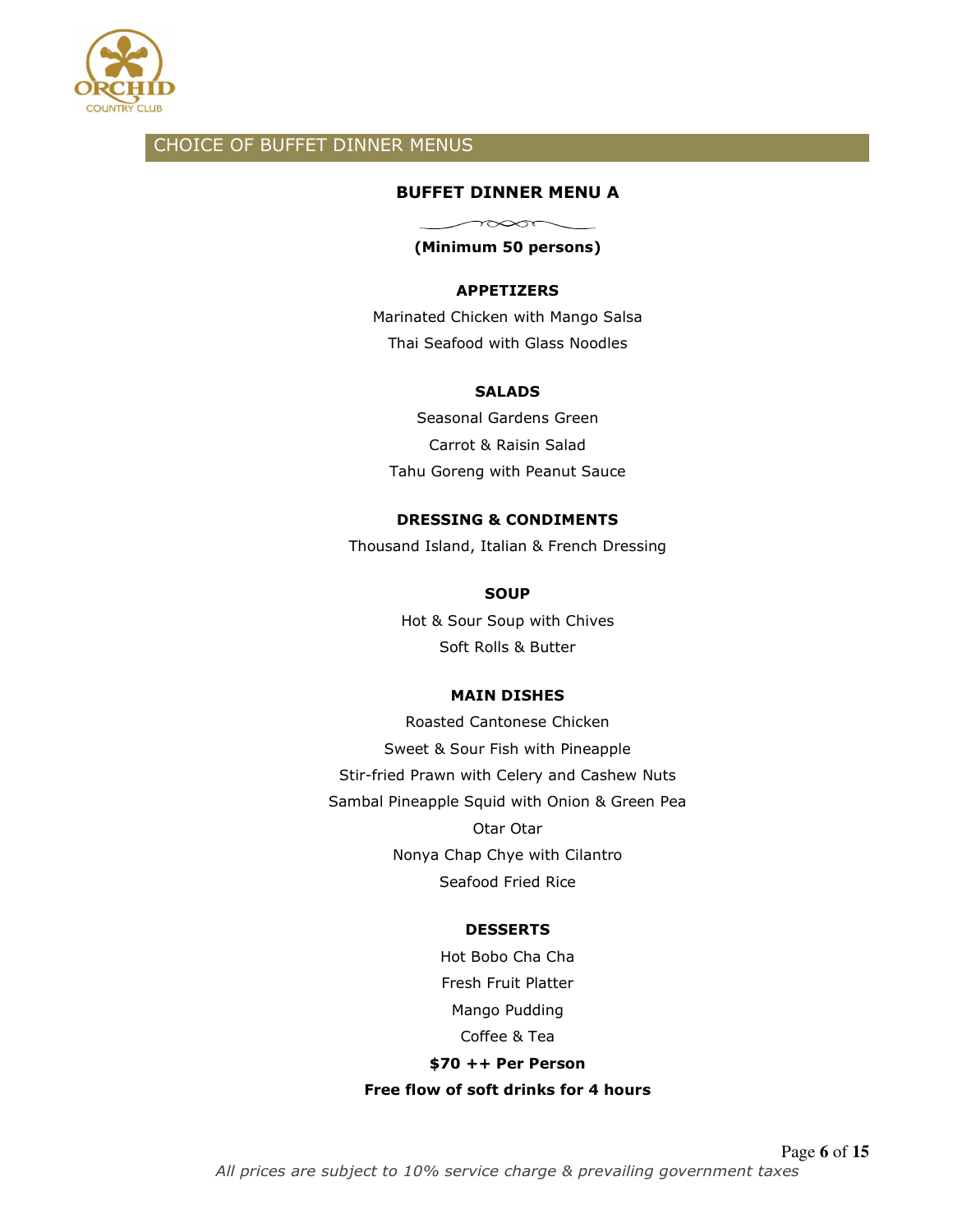

## CHOICE OF BUFFET DINNER MENUS

### **BUFFET DINNER MENU B**

 $\sim$ **(Minimum 50 persons)** 

#### **APPETIZERS**

Smoked Salmon with Onion & Creamy Horseradish Sauce Terrine of Greenland Shrimps with Spicy Herb Dressing

#### **SALADS**

Seasonal Gardens Green California Coleslaw with Raisin American Potatoes Salad

### **DRESSING & CONDIMENTS**

Thousand Island, Italian & French Dressing

#### **SOUP**

Cream of Mushroom Soup Soft Rolls & Butter

#### **MAIN DISHES**

Oven-Roasted Chicken on Sauté Onion Jus Fried Fish Medallion with Water-Cress Sauce Sauteed Prawn with Dill Noilly Prat Sauce Beef Stew with Red Wine & Glazed Shallots Mushroom Chipolatas with Sauteed Onion & Capsicum Casserole of Beancurd with Shrimps & Green Spaghetti Sicilian

#### **DESSERTS**

Fresh Fruit Platter Cream Puff Chocolate Eclairs Coffee & Tea **\$75 ++ Per Person Free flow of soft drinks for 4 hours**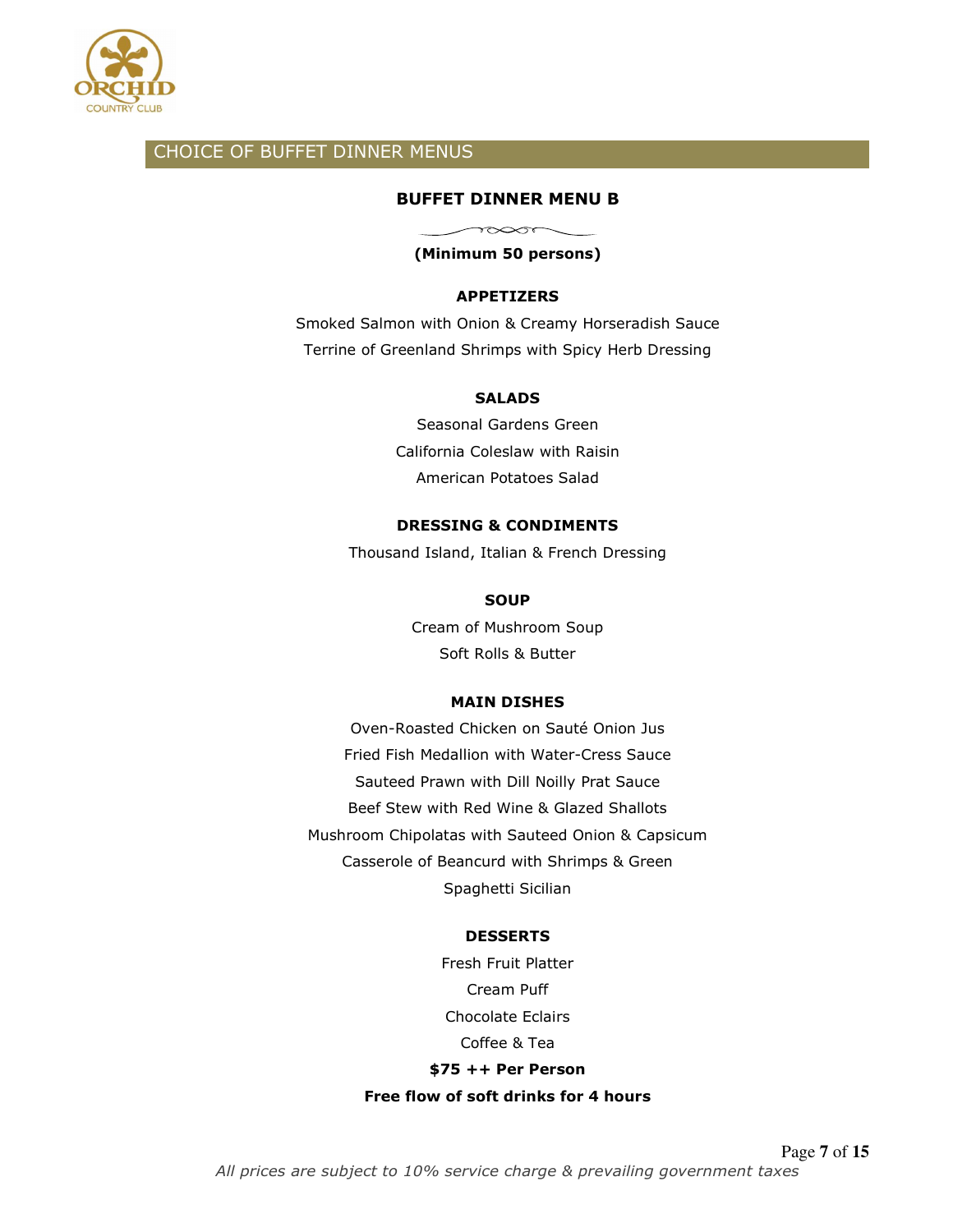

## CHOICE OF CHINESE DINNER MENUS

### **CHINESE DINNER MENU A**

## $\sim$ **(Minimum 5 Tables)**

大拼盘 (龙珠球,桂花蛋, 芋头卷, 金钱鸡肉干) Four Kind of Cold Dish Combination (Lobster Ball, Fu-Yong Egg, Crispy Yam Roll, BBQ Chicken Coin)

红烧鱼漂蟹肉羹

Braised Fish Maw Soup with Crab Meat

港蒸娘惹汁红曹鱼

Steamed Red Snapper with Nonya Sauce

麦片香炸虾球

Deep-fried Prawns with Oat Cereal & Curry Leave

脆皮烧鸡

Roasted Crispy Chicken

白灵菠菜杞子

Braised Bai Ling Mushroom and Chinese Spinach with Wolfberries

烟熏鸭肉炒饭

Fried Rice with Smoked Duck

奶香莲子红豆沙

Cream of Red Bean with Lotus Seeds

Chinese Tea

## **\$720++ Per Table of 10 Persons Free flow of soft drinks for 4 hours**

Page **8** of **15** *All prices are subject to 10% service charge & prevailing government taxes*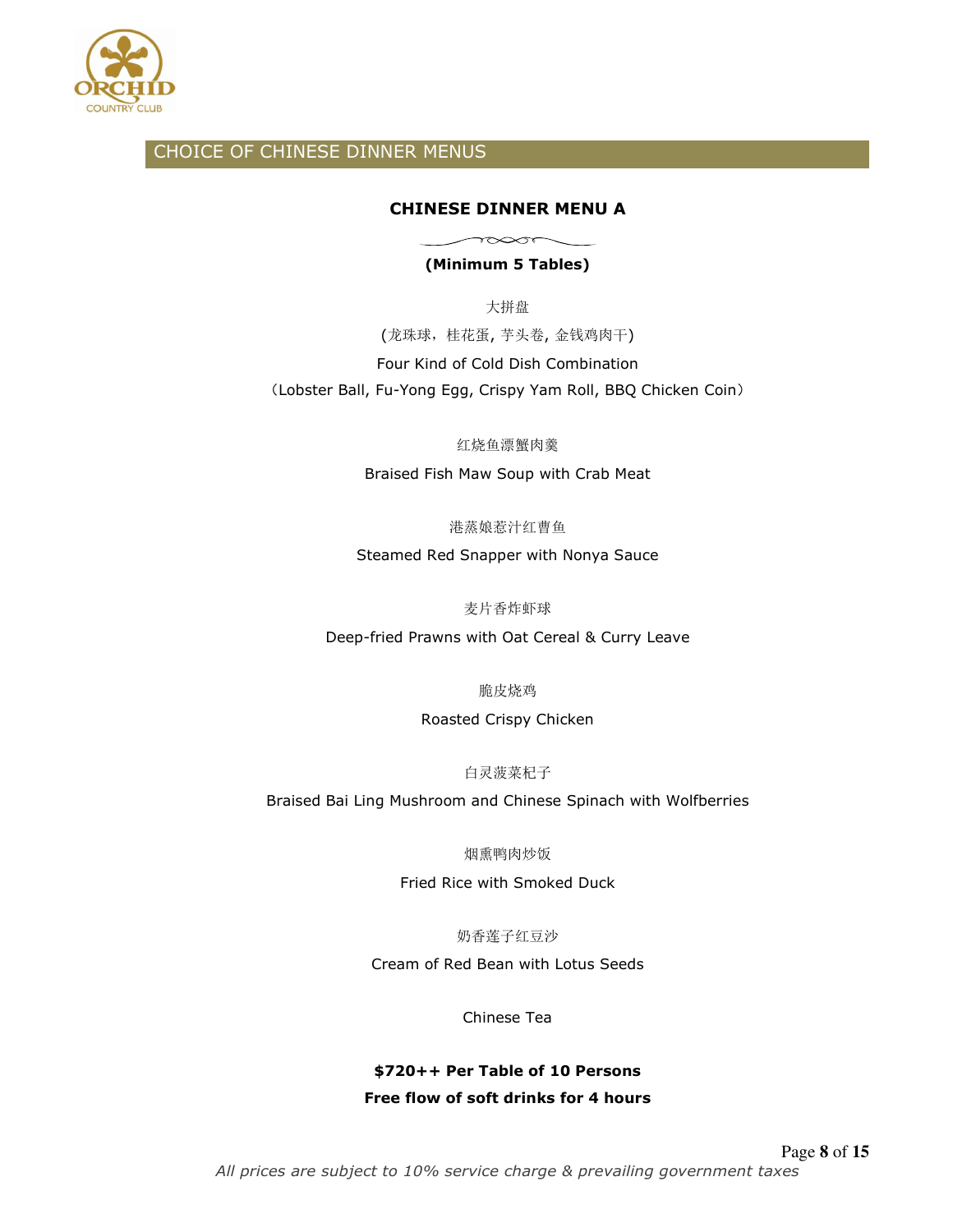

## CHOICE OF CHINESE DINNER MENUS

### **CHINESE DINNER MENU B**

 $\sim$ 

**(Minimum 5 Tables)** 

大拼盘

(蒜蓉白花肉, 沙律虾,迷你八爪鱼, 天妇罗带子)

Four Kind of Cold Dish Combination

(Sliced Pork with Garlic, Prawn Salad, Marinated Octopus, Tempura Scallops)

鱼漂蟹肉鲜菇羹

Braised Fish Maw Soup with Mushroom and Crab Meat

港蒸顺壳鱼

Steamed "Soon Hock" Fish with Superior Soya Sauce in Hong Kong Style

佛本腰果炒虾仁

Stir-fried Prawn with Roasted Cashew Nuts in Yam Basket

香脆泰式芒果鸡扒

Crispy Boneless Chicken with Thai Mango Sauce

咸蛋豆腐菠菜

Braised Beancurd with Chinese Spinach and Salted Egg

干烧天王伊面

Stewed Ee-fu Noodle with Chive and Mushroom

冰冷莲子白木耳

Chilled White Fungus with Lotus Seeds

Chinese Tea

## **\$750++ Per Table of 10 Persons Free flow of soft drinks for 4 hours**

Page **9** of **15** *All prices are subject to 10% service charge & prevailing government taxes*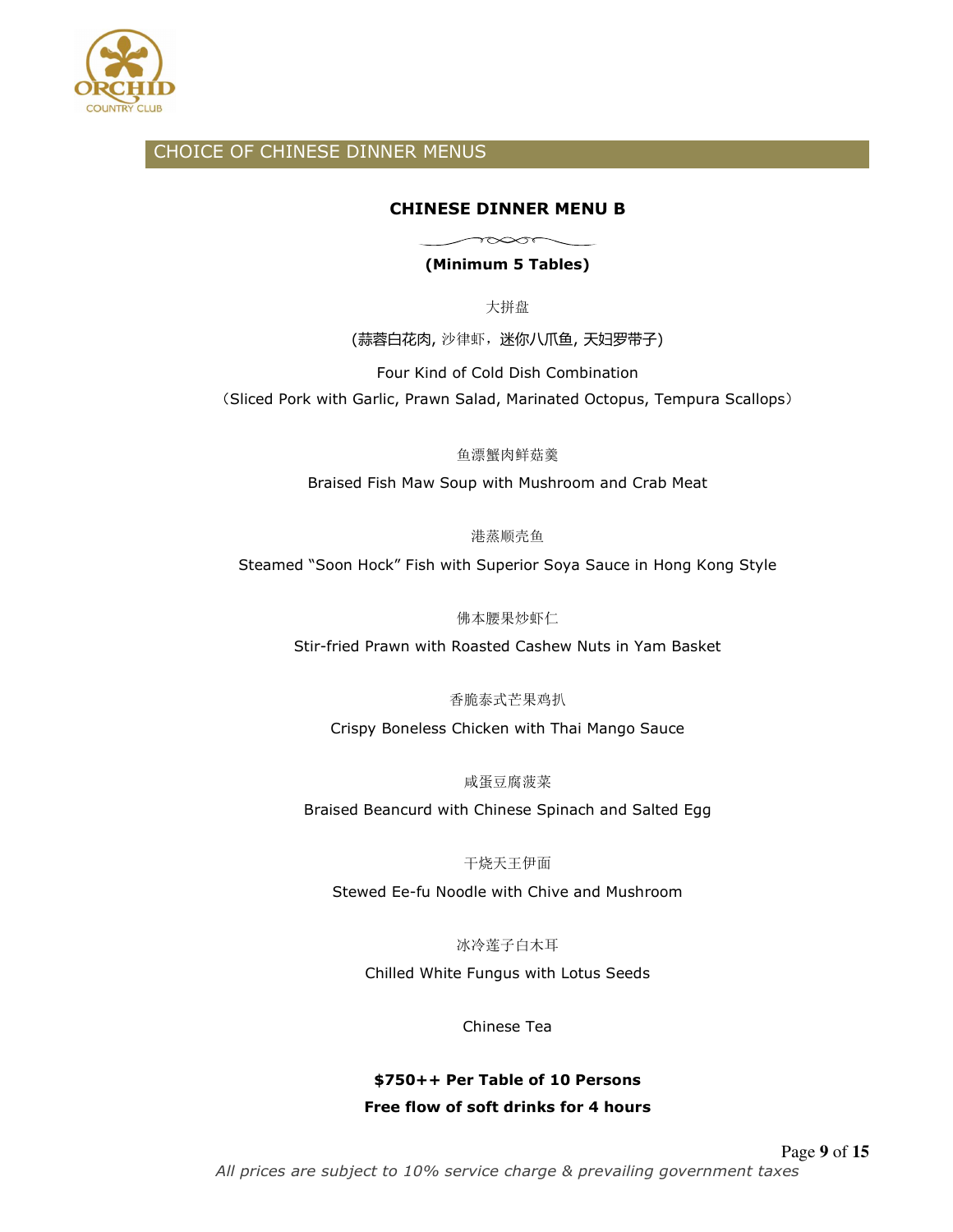

## CHOICE OF BARBECUE BUFFET MENUS

### **BARBECUE MENU A**

 $\sim$ 

 **(Minimum 30 persons)** 

### **SALAD BAR/DRESSING/SAUCES**

California Coleslaw with Raisin Sliced Tomato Swiss Style & Chives Thousand Island, House Dressing, BBQ Sauce, Mustard, Chilli Dip

#### **SOUP/BREAD/BUTTER**

Mushrooms Soup

### **HOT DISHES**

Fried Vegetable Bee Hoon with Spring Onion Mixed Vegetables Curry

#### **BBQ Items**

Marinated Chicken Wing Hot Dogs Otar Otar Half Sweet Corn Chicken Satays

#### **DESSERT**

Tropical Fresh Fruit Platter Mango Pudding Vanilla Cream Puff Coffee & Tea

## *\$70 ++ Per Person*  **Free flow of soft drinks for 4 hours**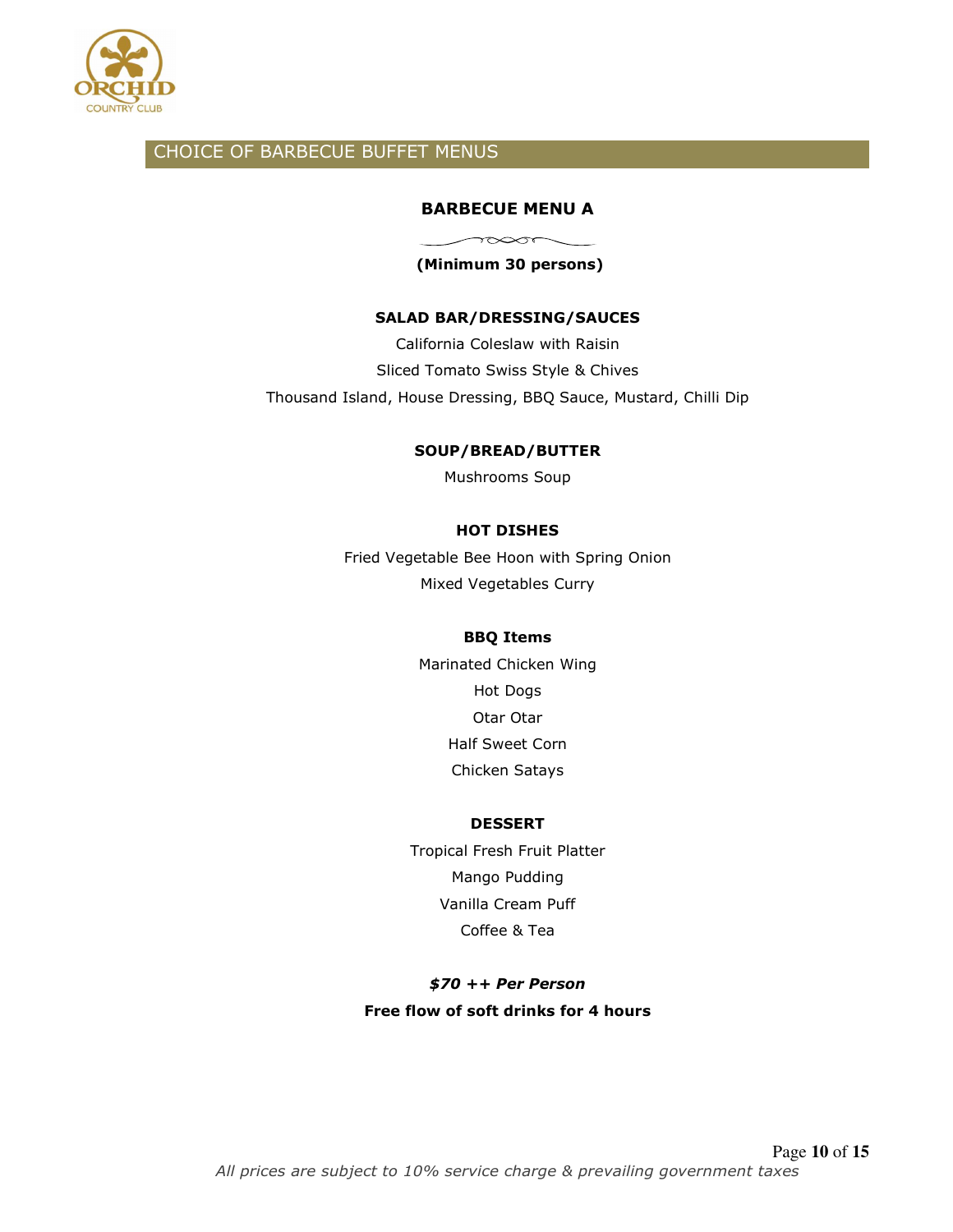

## CHOICE OF BARBECUE BUFFET MENUS

### **BARBECUE MENU B**

 $\sim$ **(Minimum 30 persons)** 

#### **SALAD BAR/DRESSING/SAUCES**

California Coleslaw with Raisin Sliced Tomato Swiss Style & Chives Gado Gado with Peanut Sauce Thousand Island, House Dressing, BBQ Sauce, Mustard, Chilli Dip

#### **SOUP/BREAD/BUTTER**

Asparagus Soup

#### **HOT DISHES**

Seafood Fried Rice Chicken Curry with Potates

### **BBQ Items**

Marinated Chicken Wing Chicken Chipolata Sausage Otar Otar Half Sweet Corn Chicken Satay Sambal Squid Ring

#### **DESSERT**

Tropical Fresh Fruit Platter Cold Cheng Tng Vanilla Cream Puff Coffee & Tea

**\$80 ++ Per Person Free flow of soft drinks for 4 hours**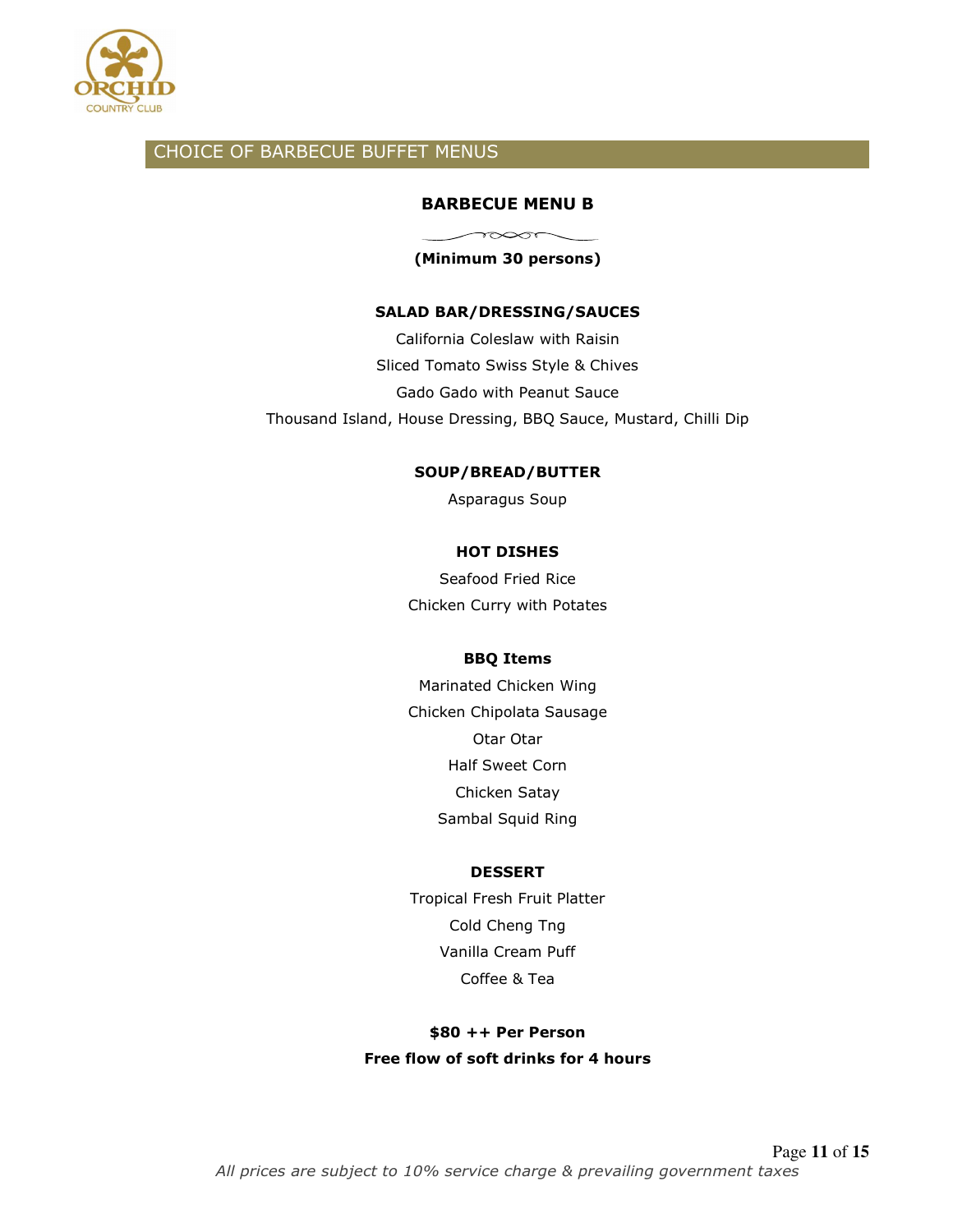

## CHOICE OF COCKTAIL RECEPTION MENUS

### *COCKTAIL MENU A*

*(Minimum 50 persons)* 

 $\sim$ 

### *APPETIZER*

*Marinated Chicken with Mango Salsa Marinated Prawns in Thai Style Smoked Salmon with Onion & Creamy Horseradish Sauce* 

### *HOT SAVOURIES*

*Steamed Chicken Siew Mai Steamed Har Kow Soon Kueh Deep-fried Spring Roll Deep-fried Fish Fillet with Cereal Stewed Ee-fu Noodle with Chives* 

### *SWEETS*

 *Fresh Fruit Platter Strawberry Cake Mango Pudding Cream Puff* 

*\$60 ++ Per Person Free flow of soft drinks for 4hours*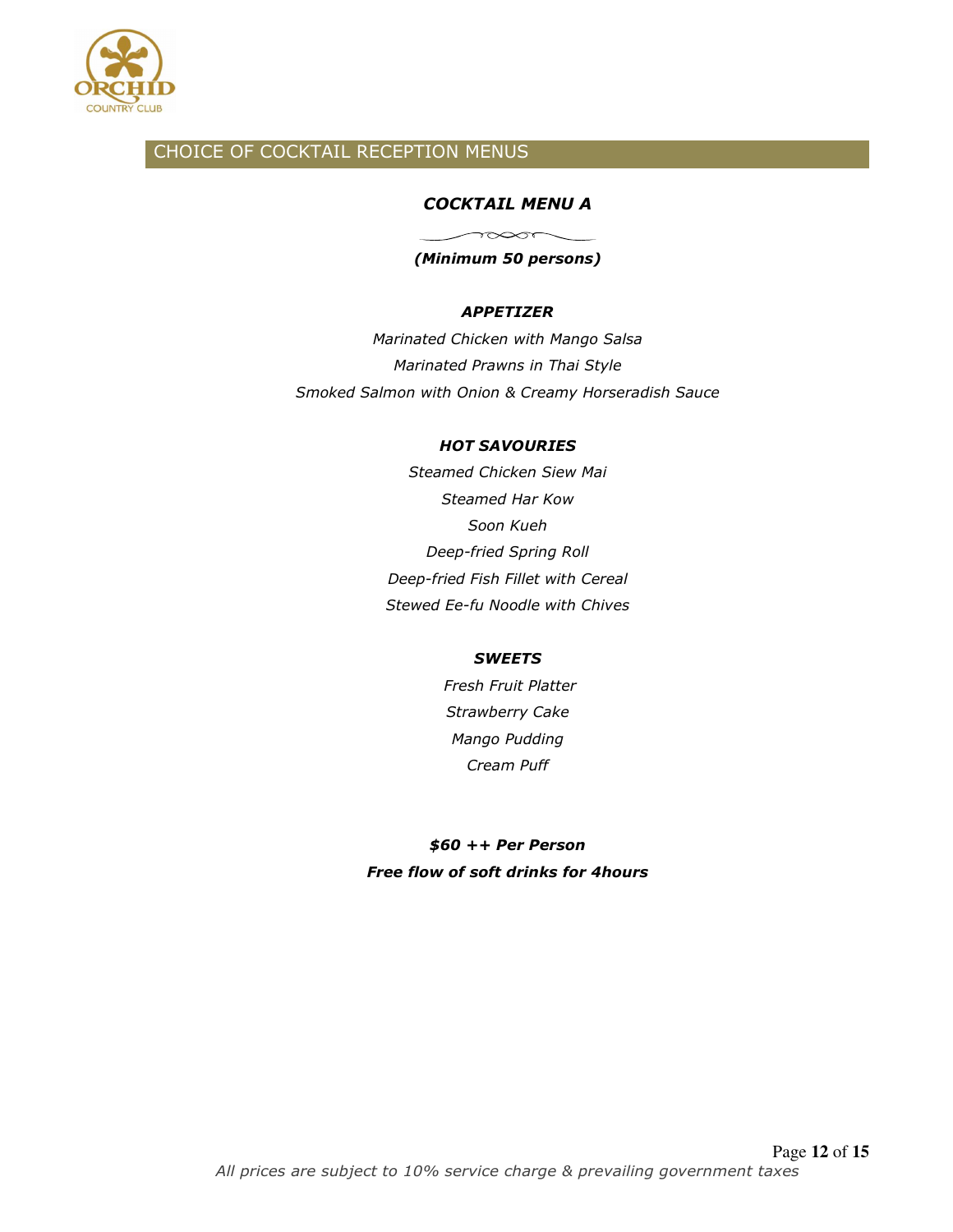

## CHOICE OF COCKTAIL RECEPTION MENUS

### **COCKTAIL MENU B**

**(Minimum 50 persons)** 

 $\overbrace{\phantom{133281}}^{\overbrace{\phantom{13324}}^{\phantom{\overbrace{\phantom{13324}}}}\qquad \qquad \overbrace{\phantom{13324}}^{\phantom{\overbrace{\phantom{1332}}}}$ 

#### **APPETIZER**

Marinated Chicken with Mango Salsa Marinated Prawns in Thai Style Smoked Salmon with Onion & Creamy Horseradish Sauce

### **HOT SAVOURIES**

Honey Glazed Chicken Boxing Steamed Chivess Dumpling Steamed Har Kow Soon Kueh Samosa with Chili Dipping Fried Crispy Prawn with Oat Cereal Fried Mee Goreng

### **SWEETS**

 Fresh Fruit Platter Assorted Nonya Kueh Chocolate Brownie Apple Tart Cold Cheng Tng

## **\$65 ++ Per Person Free flow of soft drinks for 4hours**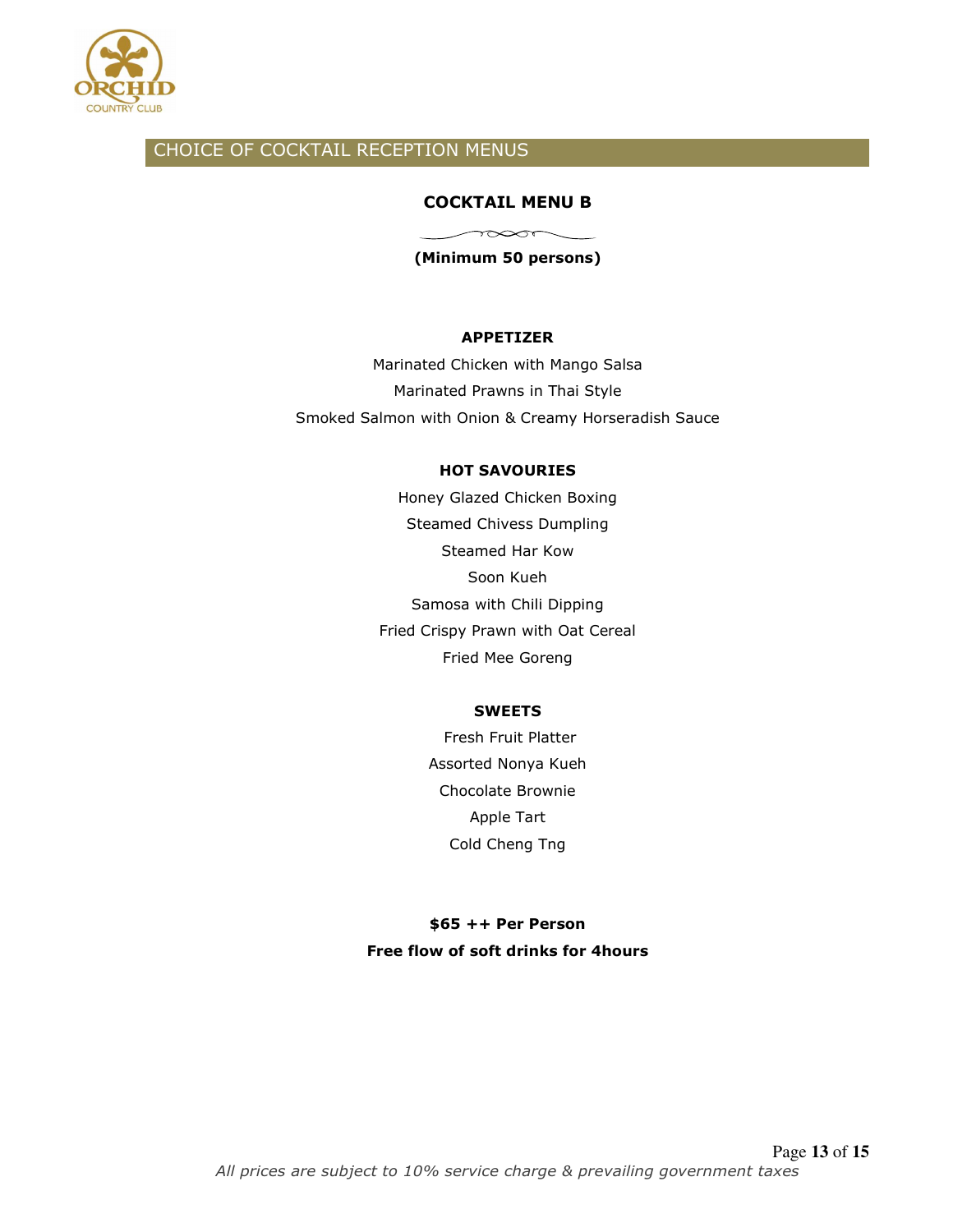

## INDIAN COMMUNAL / ASSISTED BUFFET MENUS

## *MENU (LUNCH / DINNER)*

### *Catered by Gayatri*

## $\sim$ *(Minimum 50 persons)*

## **APPETIZERS**

Mini Vegetarian Samosa Fish Cutlet Mint & Chilli Sauce

## **MAIN COURSES**

Biryani Rice Tandoori Roti or Butter Naan Bindi Fry Pappadam Mutton Dalcha Chicken Masala Pepper Mutton Aloo Gobi Masala

## **DESSERT**

Gulab Jamun

*\$650.00 ++ Per Table of 10persons (Lunch) \$680.00++ Per Table of 10persons (Dinner)* 

> *\$65.00 ++ per person (Lunch) \$68.00++ per person (Dinner)*

> > **Free flow of soft drinks**